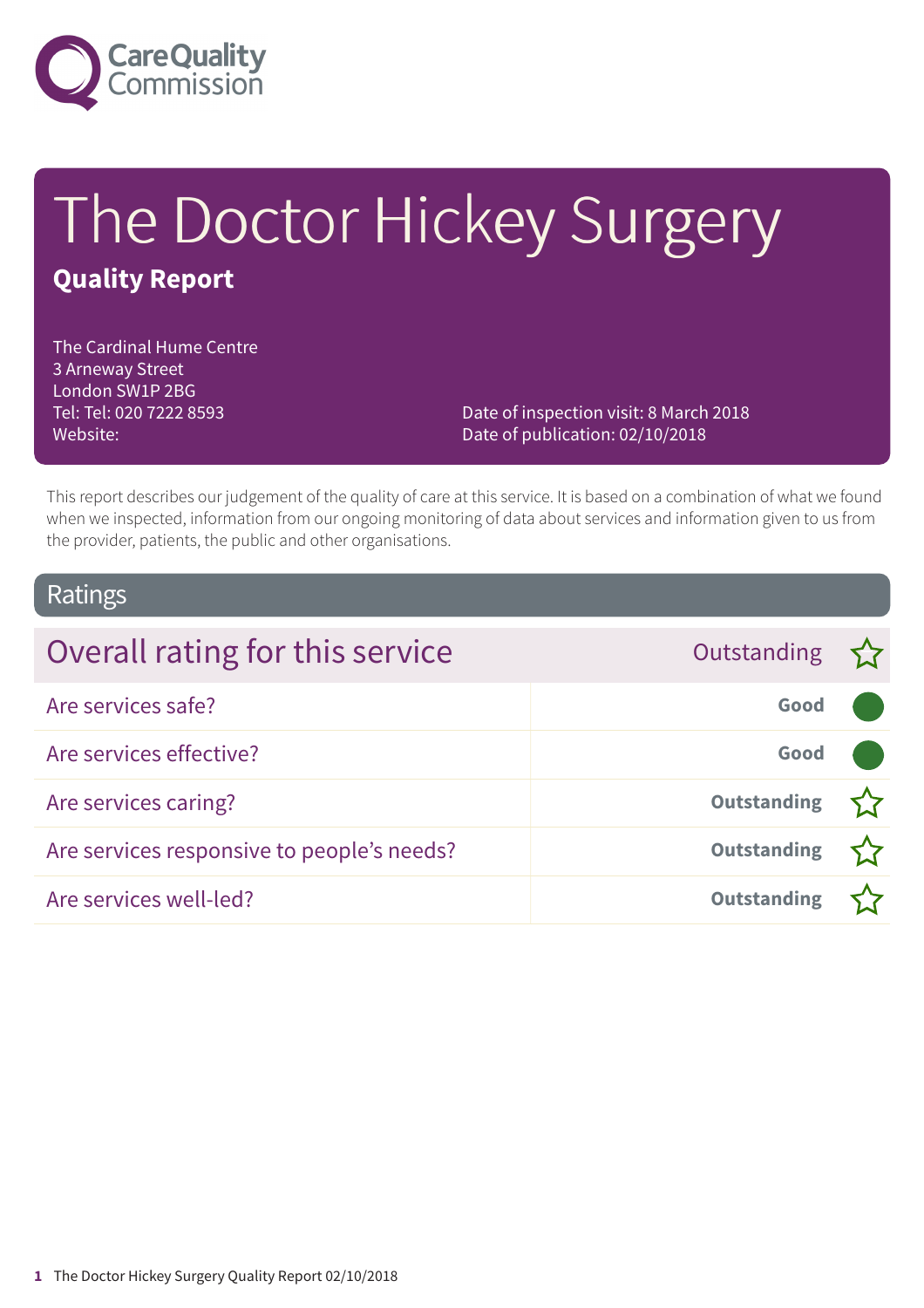# Key findings

## **Contents**

| Key findings of this inspection                     | Page           |
|-----------------------------------------------------|----------------|
| Letter from the Chief Inspector of General Practice | 2              |
| The six population groups and what we found         | $\overline{4}$ |
| Detailed findings from this inspection              |                |
| Our inspection team                                 | .5             |
| Background to The Doctor Hickey Surgery             | .5             |
| Detailed findings                                   | 6              |

## Letter from the Chief Inspector of General Practice

### **This practice is rated as Outstanding overall.**

(Previous inspection May 2015 – Outstanding)

The key questions are rated as:

Are services safe? – Good

Are services effective? – Good

Are services caring? – Outstanding

Are services responsive? – Outstanding

Are services well-led? - Outstanding

As part of our inspection process, we also look at the quality of care for specific population groups. The population groups are rated as:

Older People – As the number of patients in this group was low we did not rate this population group

People with long-term conditions – Outstanding

Families, children and young people – As the practice did not provide services to this group we did not rate this population group

Working age people (including those recently retired and students – Outstanding

People whose circumstances may make them vulnerable – Outstanding

People experiencing poor mental health (including people with dementia) - Outstanding

We carried out an announced comprehensive inspection at The Doctor Hickey Surgery on 8 March 2018 as part of our inspection programme.

At this inspection we found:

- The practice had clear systems to manage risk so that safety incidents were less likely to happen. When incidents did happen, the practice learned from them and improved their processes.
- A proactive approach to anticipating and managing risks to people who use their services was embedded and was recognised as the responsibility of all staff.
- The practice routinely reviewed the effectiveness and appropriateness of the care it provided. It ensured that care and treatment was delivered according to evidence- based guidelines.
- The continuing development of the staff's skills, competence and knowledge was recognised as being integral to ensuring high-quality care. Staff were proactively supported and encouraged to acquire new skills and share best practice.
- Staff involved and treated patients with compassion, kindness, dignity and respect. Patients were truly respected and valued as individuals and were empowered as partners in their care, practically and emotionally, by an exceptional and distinctive service.
- The practice implemented suggestions for improvements and made changes to the way it delivered services as a consequence of feedback from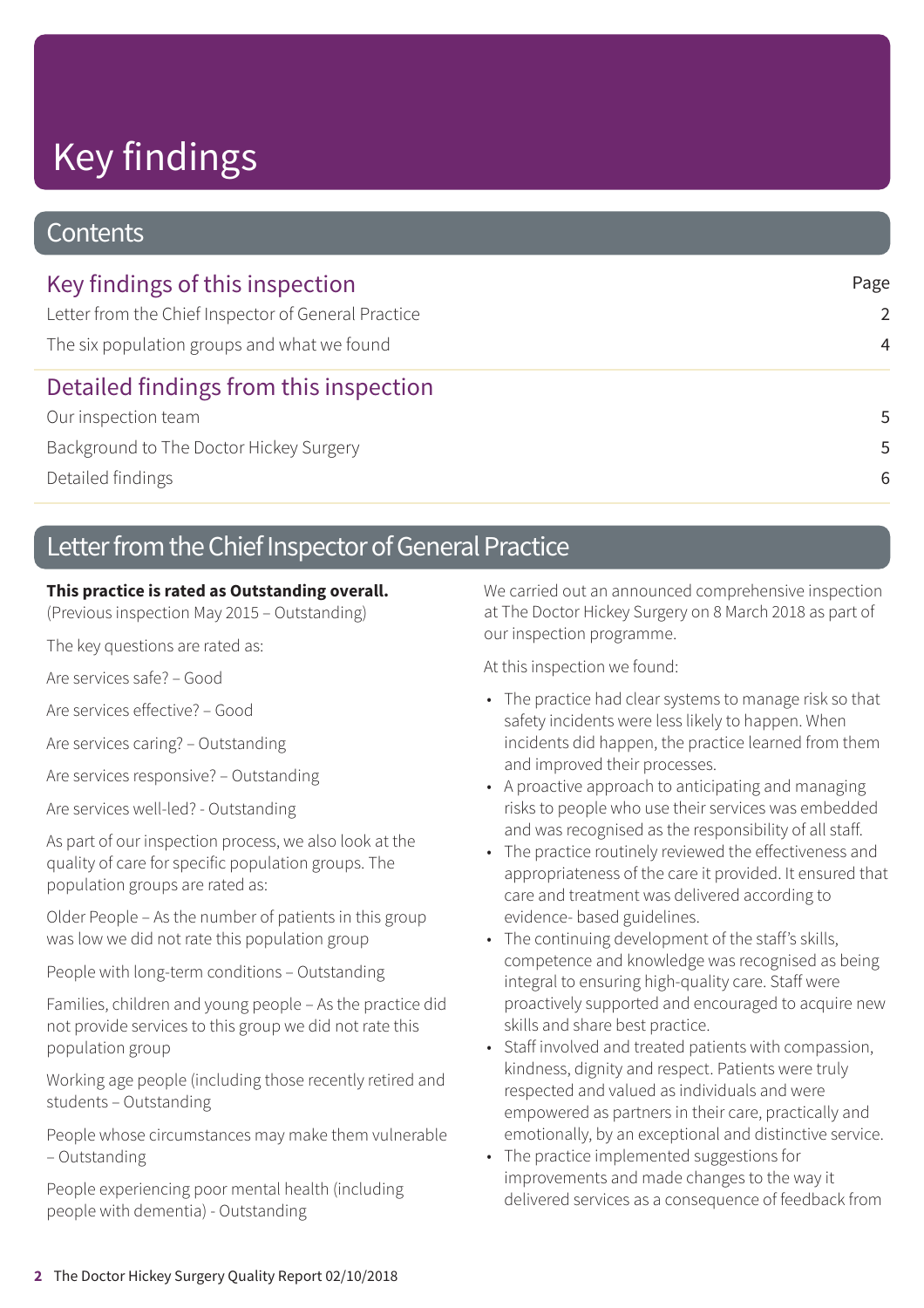# Summary of findings

patients. Staff recognised that patients need to have access to, and links with, their advocacy and support networks in the community and they supported patients to do this.

- Services were tailored to meet the needs of individual patients and were delivered in a way to ensure flexibility, choice and continuity of care.
- The practice had a clear vision which had quality and safety as the top priorities. High standards were promoted and owned by all practice staff with evidence of team working across all roles.
- The strategy and supporting objectives and plans were stretching, challenging and innovative, while remaining achievable. Strategies and plan were aligned with plans in the wider health economy, and there was a demonstrated commitment to system-wide collaboration and leadership.
- There was a strong focus on continuous learning and improvement at all levels of the organisation. There was a fully embedded and systematic approach to improvement. Improvement was seen as the way to deal with performance and for the organisation to learn.

We saw several areas of outstanding practice including:

- At our previous inspection in May 2015 we reported that the practice had entered into a partnership with a local food business who provided sandwiches daily for their patients. We found this partnership was continuing at our latest inspection. Patients we spoke with told us they especially welcomed this hospitality and the hot drinks provided daily at the practice.
- Since the previous inspection the practice had secured funding from a local community health charitable trust to provide patients with vouchers for 'Health and Wellbeing Packs' to meet the most immediate needs of rough sleepers. The packs contained items including food vouchers, basic clothing, toiletries, sleeping bags, dental and podiatry hygiene packs, wellbeing and local services information, and simple medicines, including analgesics and vitamins for patients.
- The practice continued to run the Street Doctor Program which was in place at our previous inspection. This was a medical outreach project where GPs and practice staff alongside the City Council

outreach teams would carry out night walks through the local streets and parks. They spoke with rough sleepers, identified their medical needs and addressed those needs in ways which were likely to improve both their general health and their ability to utilise general homelessness services, with the ultimate aim of permanent resettlement. The practice regarded entrenched rough sleepers, people who have been rough sleeping for a long time, usually because of major psychoses, as especially vulnerable. They required prolonged and patient engagement, which the practice provided in association with the Westminster City Council specialist outreach service for entrenched rough sleepers.

• The practice participated in a Homeless Health Peer Advocacy project commissioned by Central London CCG which aims to help improve the health of currently homeless people - primarily through charity based Peer Advocates offering one to one support to help access health services by accompanying people to appointments. Advocates all have personal experience of homelessness and are recruited from existing volunteering schemes or are people who are interested in developing a career in the health and social care field. Two trained advocates were based at the practice and the practice told us utilising this service had greatly assisted its 'inreach' program to the major hostels and day centres in South Westminster.

The areas where the provider **should** make improvements are:

- Review progress on the arrangements for an externally provided health and safety check of the practice premises and equipment to ensure its completion and implementation of actions identified.
- Review the practice's infection control policy to consider the inclusion of the assessment of patients with presumed sepsis and raising awareness among the reception team of symptoms that might be reported by patients and how to respond.
- Continue to review cervical screening uptake with a view to securing further improvement.

### **Professor Steve Field (CBE FRCP FFPH FRCGP)**

Chief Inspector of General Practice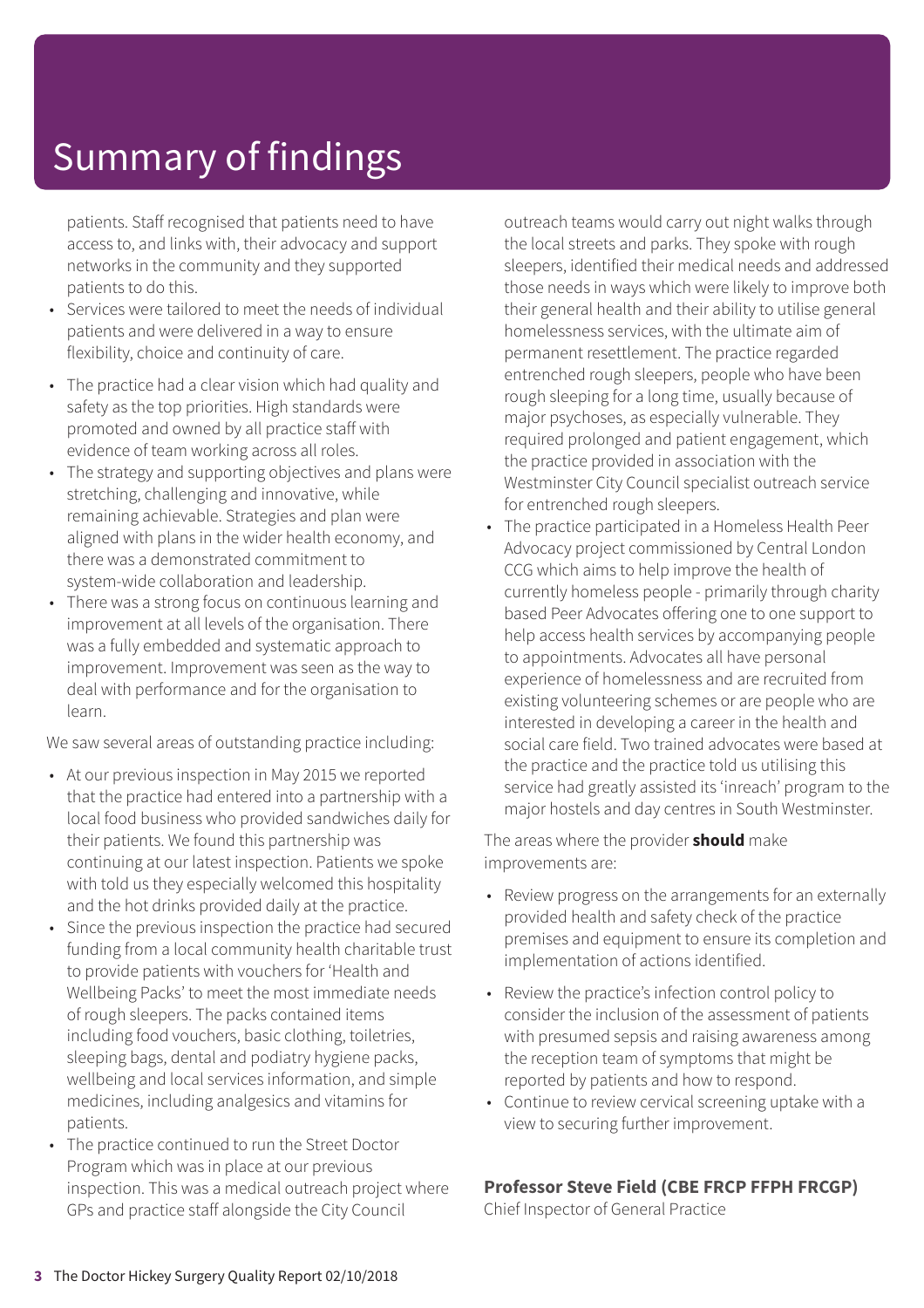# Summary of findings

## The six population groups and what we found

We always inspect the quality of care for these six population groups.

| <b>Older people</b>                                                        | Not sufficient evidence to rate |  |
|----------------------------------------------------------------------------|---------------------------------|--|
| <b>People with long term conditions</b>                                    | Outstanding                     |  |
| <b>Families, children and young people</b>                                 |                                 |  |
| Working age people (including those recently retired and<br>students)      | Outstanding $\sum$              |  |
| People whose circumstances may make them vulnerable                        | Outstanding $\sum$              |  |
| People experiencing poor mental health (including people<br>with dementia) | Outstanding 27                  |  |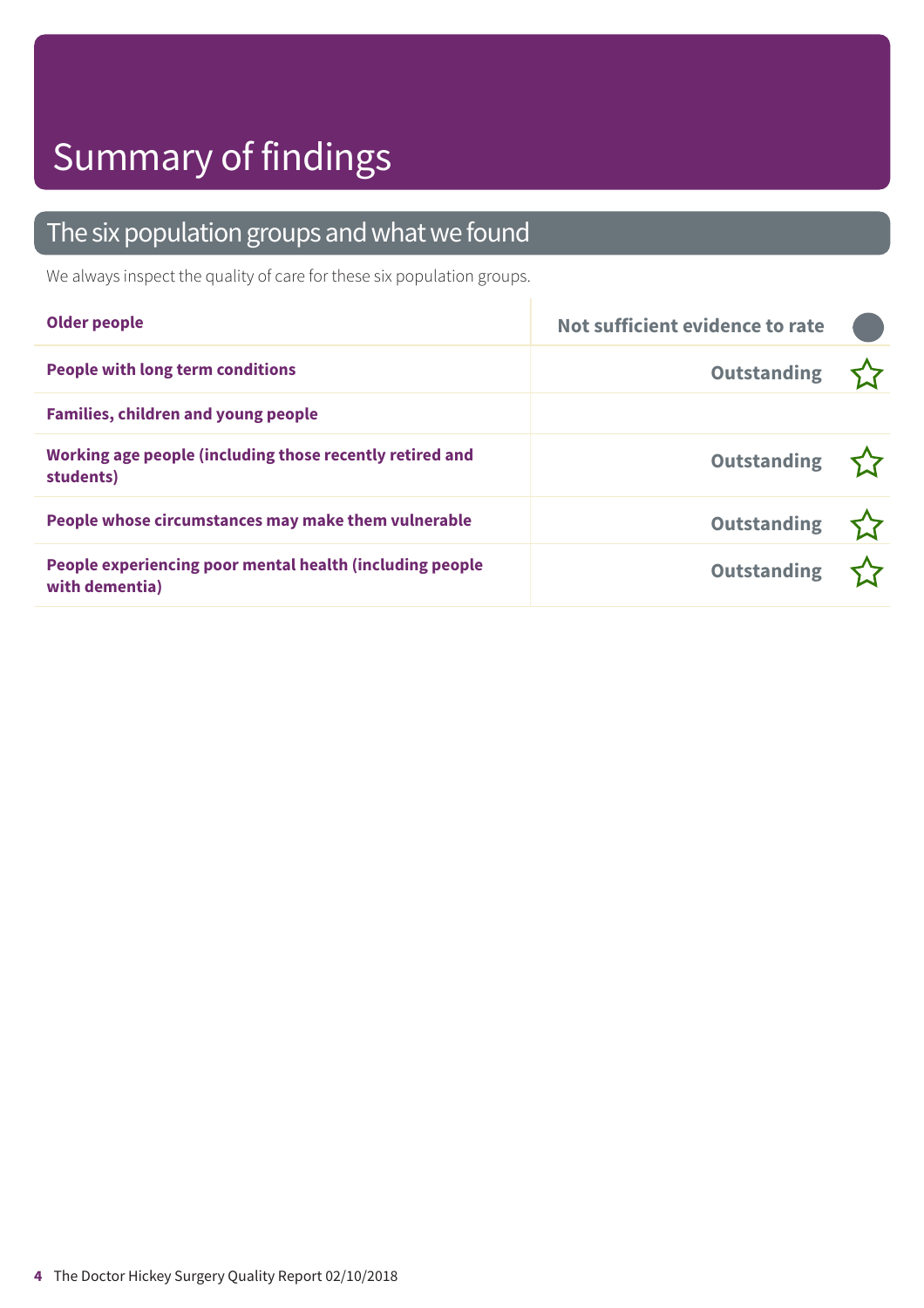

# The Doctor Hickey Surgery **Detailed findings**

## Our inspection team

## **Our inspection team was led by:**

Our inspection team was led by a CQC lead inspector**.** The team included a GP specialist adviser and an expert by experience.

## **Background to The Doctor** Hickey Surgery

The Doctor Hickey Surgery provides GP primary care services to approximately 2,350 homeless people in Westminster. The practice is staffed by four GPs, two male and two female who work a combination of full and part-time hours. The practice employs one nurse (an advanced nurse practitioner), a case manager, a practice manager, three administrative staff and two cleaners.

The practice holds a Personal Medical Services (PMS) contract and is commissioned by NHSE London. The practice is registered with the Care Quality Commission to provide the regulated activities of diagnostic and screening procedures, treatment of disease, disorder and injury, surgical procedures, family planning and maternity and midwifery services.

The practice opening hours are 9am to 6.30pm Monday to Friday. All appointments are walk-in. The 'out of hours' services are provided by an alternative provider, however the GPs carry out evening visits to local hostels.

The practice provides a wide range of medical services for homeless people and has an expertise in the primary care management of substance misuse, alcohol abuse and chronic severe mental illness. The Doctor Hickey Surgery has been providing services to homeless people in Westminster for thirty years.

In the last year the practice has provided a range of teaching opportunities related to homeless healthcare including: teaching sessions for General Practice trainees on a vocational training scheme; training for a nurse prescribing course being followed by one of the specialist homeless nurses in the local Homeless Health Team; training for pharmacist prescribing courses being followed by a local pharmacist with a particular interest in substance misuse; and a teaching project for medical students, led by the practice's regular locum to provide unique experience of the medical problems of homeless people.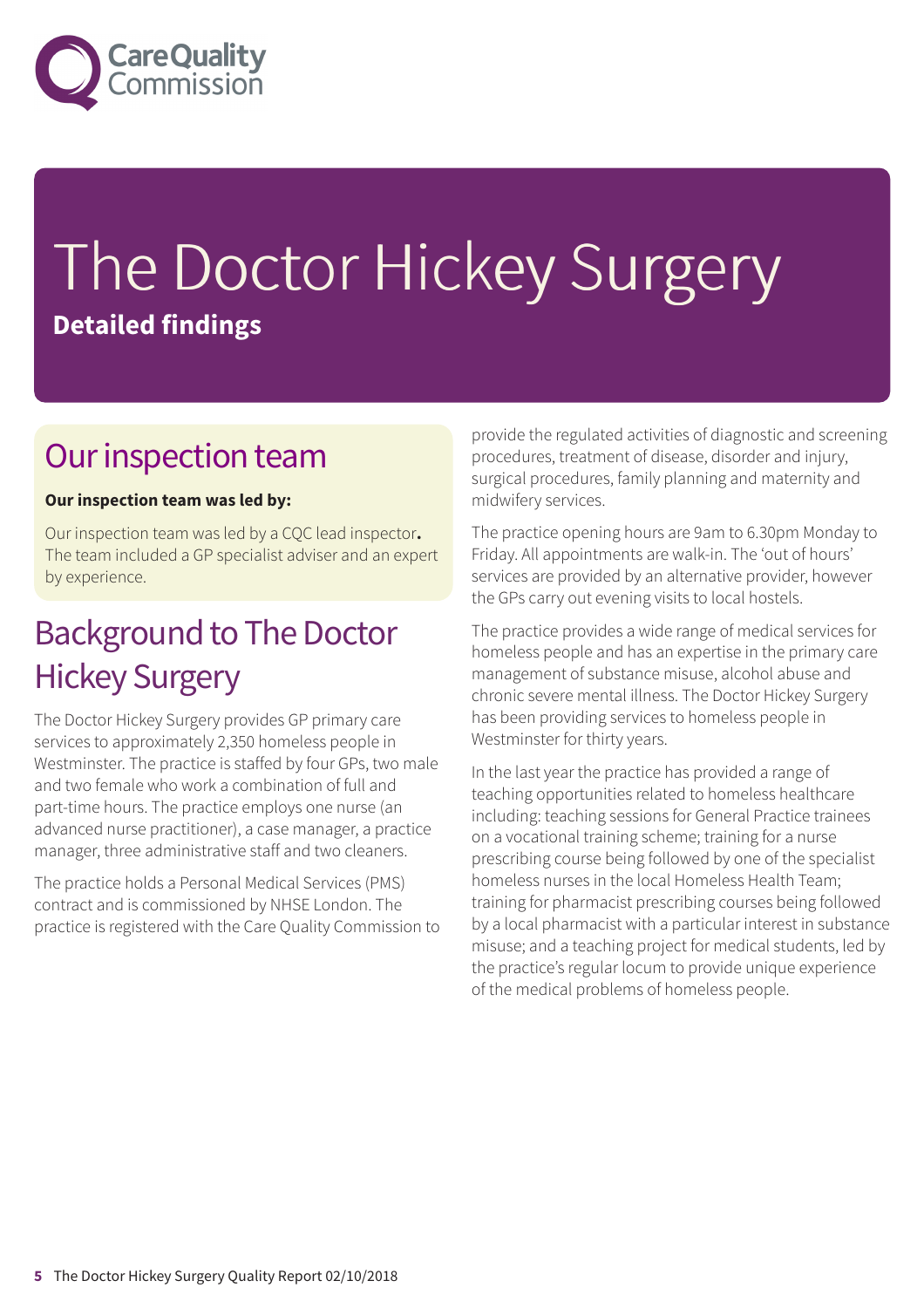# Are services safe?

## **Our findings**

**We rated the practice, and four of the population groups, as good for providing safe services. We did not rate two population groups: older people, as the number of patients in this group was low; and Families, children and young people, as the practice did not provide services to this group**.

#### **Safety systems and processes**

The practice had clear systems to keep patients safe and safeguarded from abuse.

- The practice had a suite of safety policies including adult and child safeguarding policies which were regularly reviewed and communicated to staff. Staff received safety information for the practice as part of their induction and refresher training. Policies were regularly reviewed and were accessible to all staff, including locums. They outlined clearly who to go to for further guidance.
- Most patients at the practice were homeless and as such were regarded as vulnerable patients. However, there was a risk register specifically for vulnerable patients who experienced poor mental health.
- The practice worked with other agencies to support patients and protect them from neglect and abuse. Staff took steps to protect patients from abuse, neglect, harassment, discrimination and breaches of their dignity and respect.
- All staff received up-to-date safeguarding and safety training appropriate to their role. They knew how to identify and report concerns. Reports and learning from safeguarding incidents were available to staff. In response to action we said the provider should take at our inspection of May 2015, all staff who acted as chaperones were trained for the role, and had received a DBS check.
- The practice carried out staff checks, including checks of professional registration where relevant, on recruitment and on an ongoing basis. Disclosure and Barring Service (DBS) checks were undertaken where required. (DBS checks identify whether a person has a criminal record or is on an official list of people barred from working in roles where they may have contact with children or adults who may be vulnerable).
- There was an effective system to manage infection prevention and control.
- There were systems for safely managing healthcare waste.
- The practice ensured that facilities and equipment were safe and that equipment was maintained according to manufacturers' instructions.

#### **Risks to patients**

There were adequate systems to assess, monitor and manage risks to patient safety.

- There were arrangements for planning and monitoring the number and mix of staff needed. There was an effective approach to managing staff absences and for responding to epidemics, sickness, holidays and busy periods.
- There was an effective induction system for temporary staff tailored to their role.
- The practice was equipped to deal with medical emergencies and staff were suitably trained in emergency procedures.
- Staff understood their responsibilities to manage emergencies on the premises and to recognise those in need of urgent medical attention. Clinicians knew how to identify and manage patients with severe infections including sepsis. However, the practice recognised that they needed to update their infection control policy to include assessment of patients with presumed sepsis and raise awareness among the reception team of symptoms that might be reported by patients and how to respond.
- When there were changes to services or staff the practice assessed and monitored the impact on safety.

#### **Information to deliver safe care and treatment**

Staff had the information they needed to deliver safe care and treatment to patients.

- Individual care records were written and managed in a way that kept patients safe. The care records we saw showed that information needed to deliver safe care and treatment was available to relevant staff in an accessible way.
- The practice had systems for sharing information with staff and other agencies to enable them to deliver safe care and treatment. There was a documented approach to the management of test results.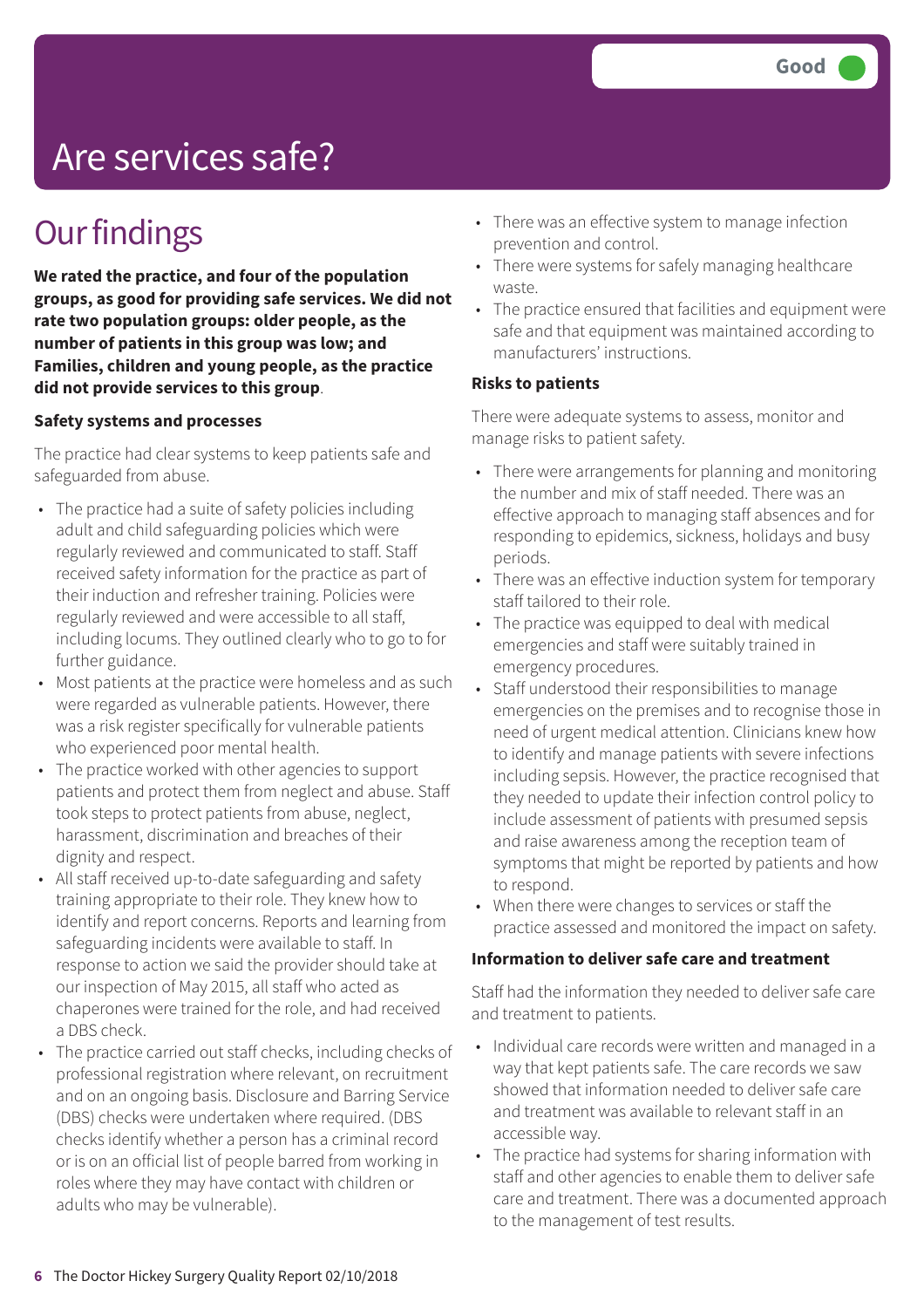# Are services safe?

• Referral letters included all of the necessary information.

## **Safe and appropriate use of medicines**

The practice had reliable systems for appropriate and safe handling of medicines.

- The systems for managing and storing medicines, including vaccines, medical gases, and emergency medicines and equipment minimised risks. On the day our inspection we found checks of the oxygen cylinder supply were not recorded. However, immediately after the inspection the practice provided evidence that they had updated their equipment policy and introduced paperwork to enable such checks to be recorded monthly. The practice had carried out an appropriate risk assessment to identify medicines that it should stock. The practice kept prescription stationery securely and monitored its use.
- Staff prescribed, administered or supplied medicines to patients and gave advice on medicines in line with legal requirements and current national guidance. The practice had reviewed its antibiotic prescribing and taken action to support good antimicrobial stewardship in line with local and national guidance.
- Patients' health was monitored to ensure medicines were being used safely and followed up on appropriately. The practice involved patients in regular reviews of their medicines.

### **Track record on safety**

The practice had a good safety record.

• There were comprehensive risk assessments in relation to safety issues, including risk assessments in each patient's records, which they had been involved in drafting. They were classified as low, medium or high risk depending on whether they had been violent in the past or more recently. Health and Safety risk assessments were formerly arranged by the building landlords but they had devolved this responsibility to the practice. An updated risk assessment was due and the practice acknowledged at the inspection they needed to arrange this as a priority. Immediately after the inspection, the practice confirmed that contact had been made with two independent companies with a view to arranging a comprehensive risk assessment.

• The practice monitored and reviewed activity. This helped it to understand risks and gave a clear, accurate and current picture that led to safety improvements.

### **Lessons learned and improvements made**

The practice learned and made improvements when things went wrong.

- There was a system and policy for recording and acting on significant events and incidents. Staff understood their duty to raise concerns and report incidents and near misses. Leaders and managers supported them when they did so.
- There were well established systems for reviewing and investigating when things went wrong. The practice learned and shared lessons, identified themes and took action to improve safety in the practice. For example, we saw there had been an incident where needles had been found in a sanitary bin by a contractor when emptying the bin. The practice produced improved signage for display on the bins emphasising the dangers of needlestick injuries and where needles can be disposed of safely. Staff were asked to remain vigilant to avoid a recurrence of such incidents.
- There was a system for receiving and acting on safety alerts. The practice learned from external safety events as well as patient and medicine safety alerts.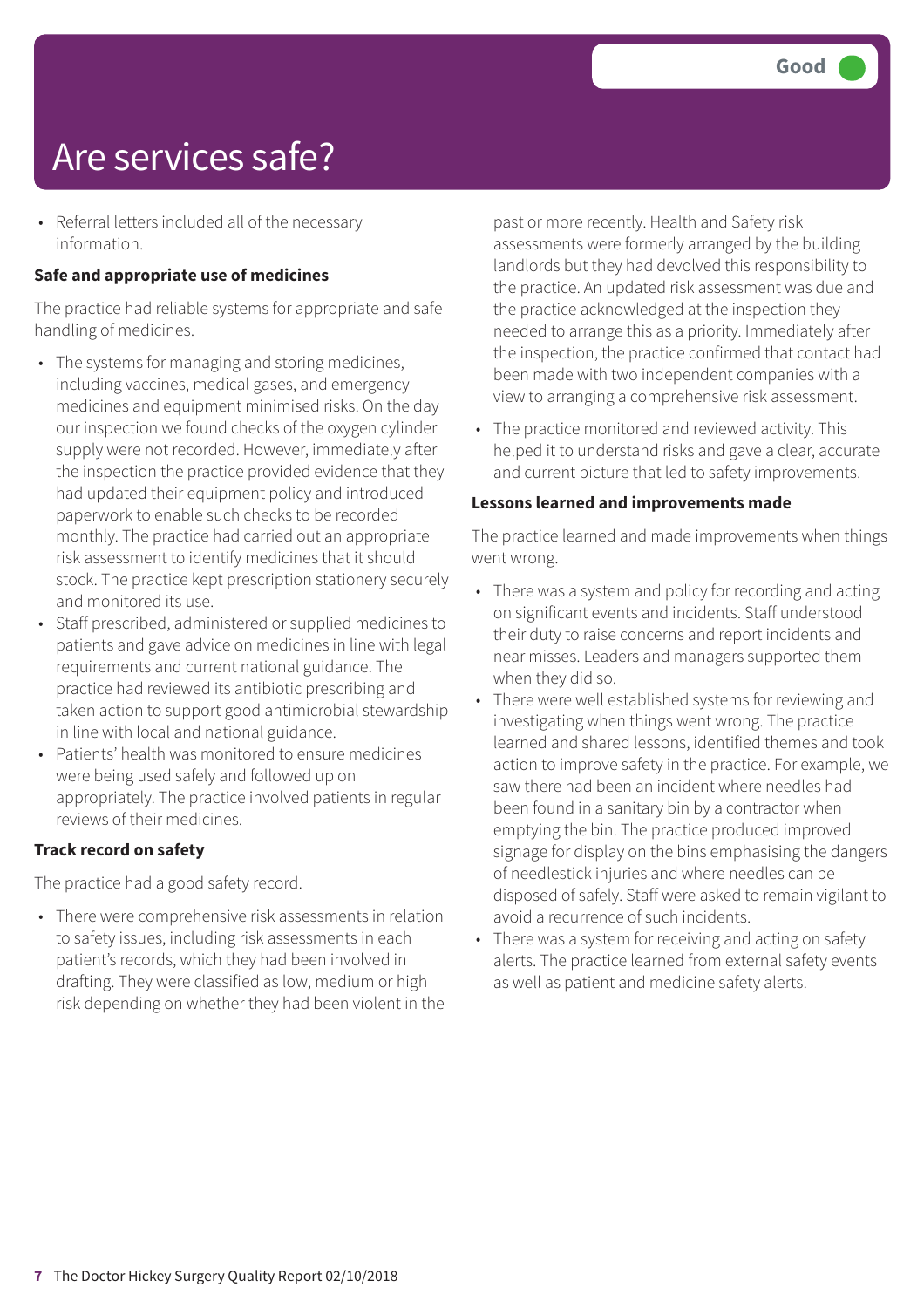(for example, treatment is effective)

# **Our findings**

**We rated the practice and four of the population groups as good for providing effective services overall. We did not rate two population groups: older people, as the number of patients in this group was low; and Families, children and young people, as the practice did not provide services to this group**

(Please note: Any Quality Outcomes (QOF) data relates to 2016/17. QOF is a system intended to improve the quality of general practice and reward good practice.)

### **Effective needs assessment, care and treatment**

The practice had systems to keep clinicians up to date with current evidence-based practice. We saw that clinicians assessed needs and delivered care and treatment in line with current legislation, standards and guidance supported by clear clinical pathways and protocols.

- Patients' immediate and ongoing needs were fully assessed. This included their clinical needs and their mental and physical wellbeing.
- We saw no evidence of discrimination when making care and treatment decisions.
- Staff used appropriate tools to assess the level of pain in patients.
- Staff advised patients what to do if their condition got worse and where to seek further help and support.

Older people:

- Due to the nature of the practice they had relatively few older people using the service. There were 12 people over the age of 75 years registered at the time of our inspection, which was 0.5% of the practice population. Several of these were resident in a long stay homeless hostel which specialised in caring for women with severe mental illness. A senior partner GP from the practice attended the hostel every month to provide general medical care and physical health checks.
- As the number of patients in this group was low we did not rate this population group.

People with long-term conditions:

• The practice had identified that the key long-term conditions which most affected their patients were substance misuse and alcohol misuse.

- The GPs worked with relevant health and social care professionals to deliver a multidisciplinary package of care for these patients, who had complex needs.
- Staff who were responsible for reviews of patients with long term conditions had received specific training.
- QOF performance for long term conditions was mostly above average. However, for asthma for 2016/17 it was below average (87% compared to the CCG average of 97% and national average of 97%). However, the practice explained that it was difficult to engage with such a transient group as the homeless population in consistent asthma treatment and attendance for review and this impacted on QOF achievement.

Families, children and young people:

• The practice was for homeless people and did not provide any services for families, children and young people. Where they found young people or families who were sleeping rough they would refer them to appropriate organisations to meet their health and social needs.

Working age people (including those recently retired and students):

- The majority of the practice's patients were of working age, although relatively few of them were employed.
- The practice's uptake for cervical screening was 29%, which was significantly below the 80% coverage target for the national screening programme.
- The practice's uptake for breast and bowel cancer screening was significantly below the national average.
- Patients had access to appropriate health assessments and checks. All new patients received a comprehensive 'homeless person's medical check-up'. There was appropriate follow-up on the outcome of health assessments and checks where abnormalities or risk factors were identified.

We discussed with the practice the relatively low uptake for national screening. The practice's advanced nurse practitioner proactively promoted cervical screening amongst the practice's female patients and all new patients were offered screening as part of the initial medical check-up. In the last 12 months the practice had achieved a 49% uptake rate, based on unpublished practice held data. The practice recognised that this was still relatively low but stressed this represented a very substantial improvement over previous years. The practice told us it actively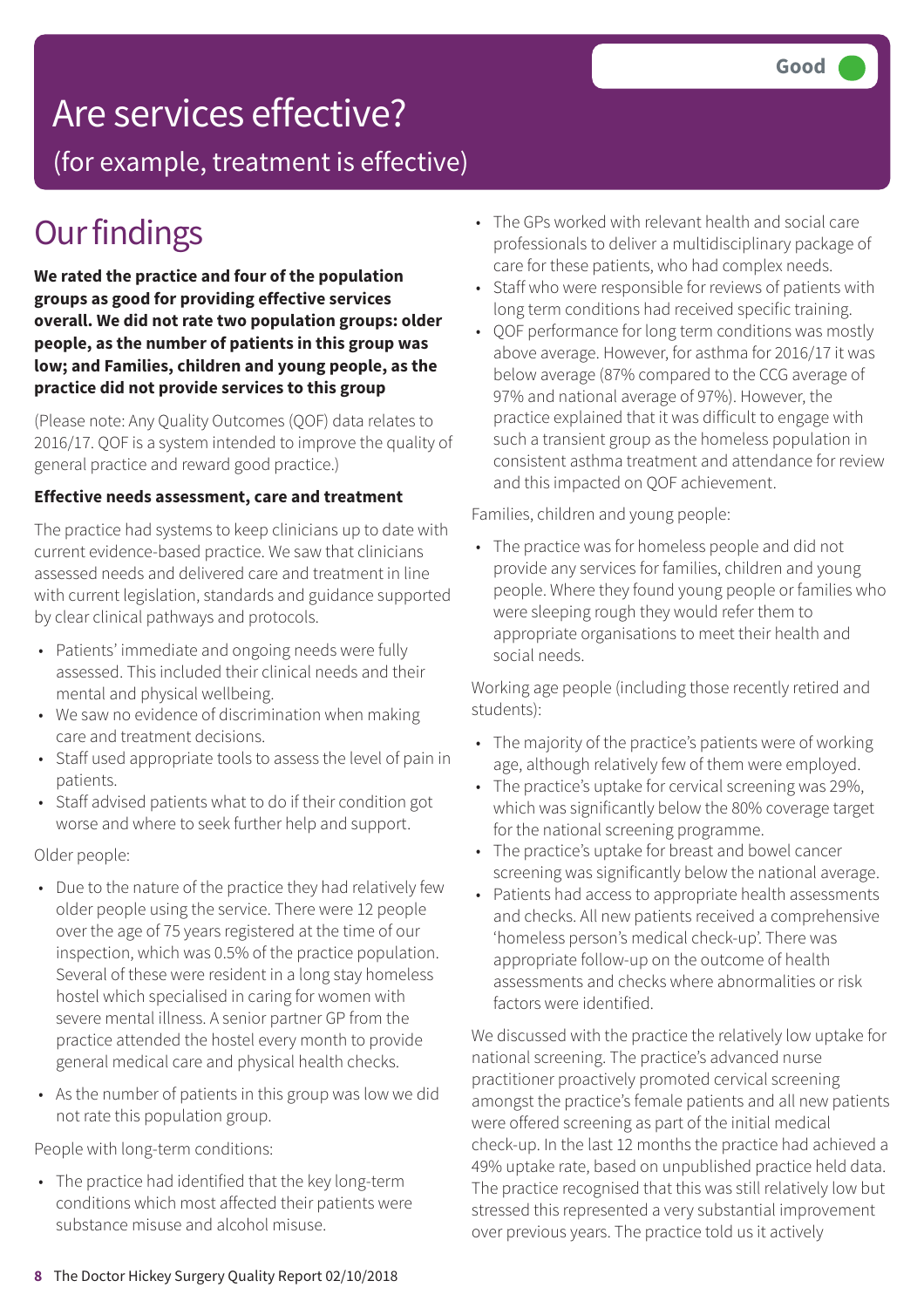## (for example, treatment is effective)

encouraged patients to participate in breast and bowel screening, including referral to the breast screening programme as part of the initial new patient medical check-up. However, there were difficulties in securing participation, given the transient nature of the practice's homeless population and the attitude of many of them towards health promotion and prevention.

People whose circumstances make them vulnerable:

Most patients at the practice were homeless and as such would fall into this category. However, the practice recognised that even within a homeless population, there are people of special vulnerability. The practice regularly worked with multi-disciplinary teams in the case management of vulnerable people. It had told vulnerable patients about how to access various support groups and voluntary organisations.

- End of life care was delivered in a coordinated way which took into account the needs of those whose circumstances may make them vulnerable.
- As most patients at the practice were homeless and as such were regarded as vulnerable patients, the practice did not hold a general register of patients living in vulnerable circumstances.
- However, there was a learning disability register and all patients on this register are invited to attend for an annual health check, provided by either a doctor or a nurse practitioner. Any health concerns arising are dealt with immediately in consultation. Of the eight patients on the register, seven (88%) had attended for a check in the last year.

People experiencing poor mental health (including people with dementia):

A register of patients who experienced poor mental health was kept and these patients were invited in for three monthly reviews. Reception staff we spoke with were aware of signs to recognise for patients in crisis and would ensure they were urgently assessed by a GP if they presented at the practice.

• Because the practice had few elderly people, they had a low prevalence of dementia. The majority of those with dementia had chronic alcoholic brain syndromes and were considered among alcohol problem drinkers.

However,100% of patients diagnosed with dementia had their care reviewed in a face to face meeting in the previous 12 months. This is above the national average of 84%.

- 94% of patients diagnosed with schizophrenia, bipolar affective disorder and other psychoses had a comprehensive, agreed care plan documented in the previous 12 months. This is above the national average of 90%.
- The practice specifically considered the physical health needs of patients with poor mental health and those living with dementia. For example, 91% of patients experiencing poor mental health had received discussion and advice about alcohol consumption. This is comparable to the national average of 91%.
- Patients at risk of dementia were identified and offered an assessment to detect possible signs of dementia. When dementia was suspected there was an appropriate referral for diagnosis.

## **Monitoring care and treatment**

The practice had a comprehensive programme of quality improvement activity and routinely reviewed the effectiveness and appropriateness of the care provided. Where appropriate, clinicians took part in local and national improvement initiatives.

One of the key indicators against which the practice monitored effectiveness was impact on mortality rates. The practice believed that they have been able to add years to patients' lives based primarily from a comparison of their patients' average age at death with standard figures available in medical research literature. They have kept a record of all known deaths in their patient population since the inception of their existing primary medical services (PMS) contract on 1st August 2005. They have therefore been able to calculate the average age of death of their patients from that time until now as follows:

### **General Population**:

77 years - 74 years (male) 80 years (female)

#### **General homeless population**:

47 years - 48 years (male) 43 years (female)

#### **Practice Patients**:

53 years - 54 years (male) 51 years (female)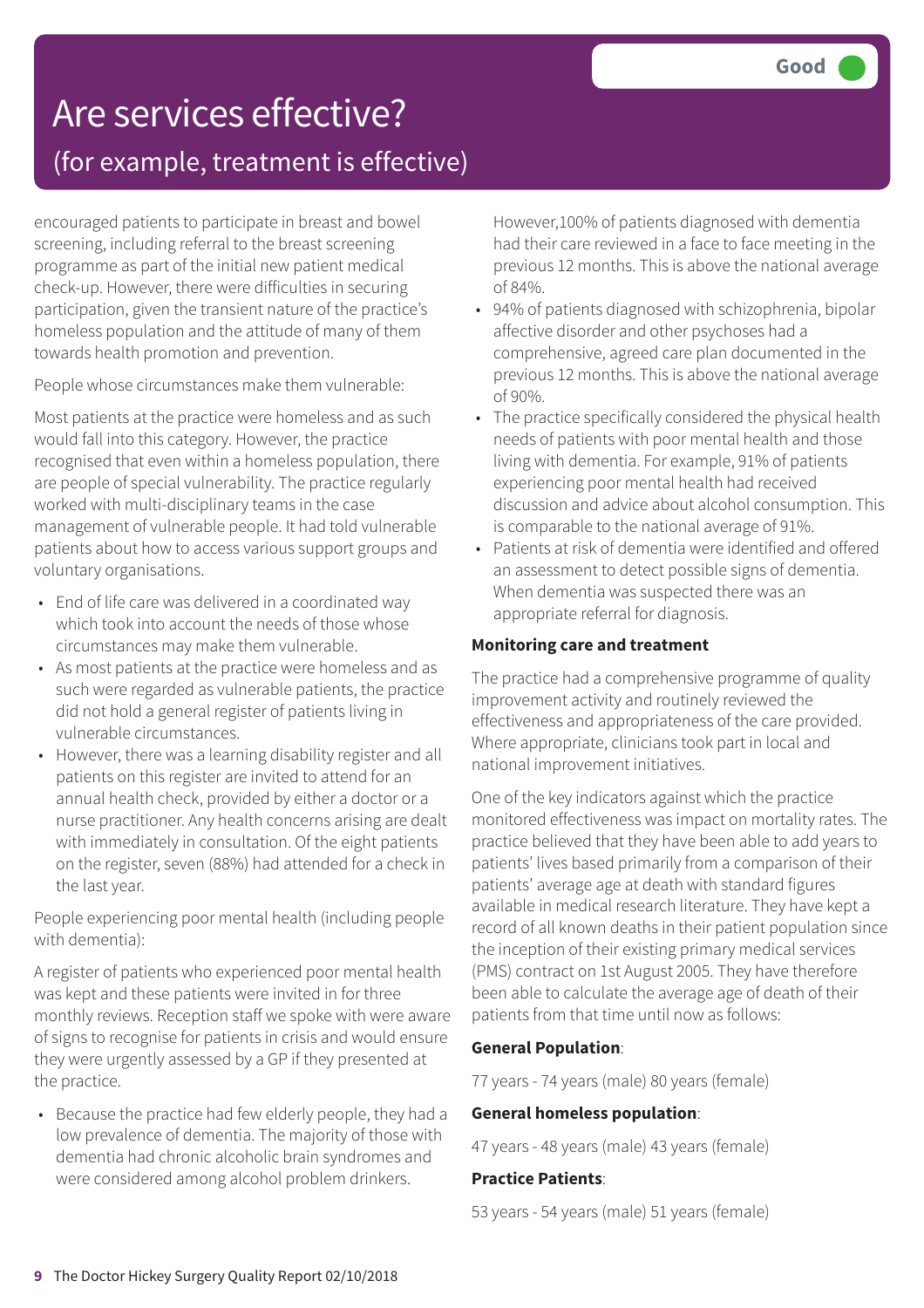## (for example, treatment is effective)

When the practice started collecting data on mortality rates in 2005 the average age at death of its patients was 44 years.

The most recent published QOF results were 94% of the total number of points available compared with the clinical commissioning group (CCG) average of 90% and national average of 96%. The overall exception reporting rate was 30% compared with a national average of 10%. (Exception reporting is the removal of patients from QOF calculations where, for example, the patients decline or do not respond to invitations to attend a review of their condition or when a medicine is not appropriate.)

- The overall exception rate and the exception rates for the majority of clinical indicators were significantly higher than the CCG and national averages.
- QOF results were significantly below CCG and national averages for depression at 71% compared to 84% and 93% respectively.
- The high exception rates and below average OOF achievement for depression reflected the transient nature of the homeless population and the difficulty in securing their engagement with follow up care and treatment.
- The practice was actively involved in quality improvement activity. For example, there was an ongoing programme of clinical audit and we saw examples of completed two cycle audits including: the management of Hepatitis C; the prescribing of vitamins for people with alcohol problem drinking to prevent chronic alcohol brain syndromes; and the frequency of urine drugs screens in patients who are receiving long-term substance misuse treatment with methadone or buprenorphine in primary care.). The urine drug screen audit was undertaken to test achievement of the practice's policy that all patients receiving opiate substitution treatment should have urine drug screens at intervals of a maximum of three months. The audit found 88% achievement of the policy between February 2017 and January 2018 (against a target of 90%), compared to 91% achievement in the previous year. As a result of these findings, to secure improvement the practice implemented a more systematic way of auditing performance in this area on a weekly basis, using a new CCG model of 'Integrated Performance Reporting' (designed to monitor performance against plans to address selected health priorities).

• Where appropriate, clinicians took part in local and national improvement initiatives. For example, the development of an Intermediary Care Network (ICN) to improve healthcare of homeless people who require additional healthcare support short of hospital admission; and participation in a London wide review of Homeless Health Services.

## **Effective staffing**

Staff had the skills, knowledge and experience to carry out their roles. For example, staff whose role included immunisation and taking samples for the cervical screening programme had received specific training and could demonstrate how they stayed up to date.

- The practice understood the learning needs of staff and provided protected time and training to meet them. The advanced nurse practitioner told us it was not always possible to take time out for training during the working day due to increasing patient demand. However, the practice anticipated that this would be addressed by the planned appointment of a health care assistant to support the nurse. Up to date records of skills, qualifications and training were maintained. Staff were encouraged and given opportunities to develop.
- The practice provided staff with ongoing support. This included an induction process, one-to-one meetings, appraisals, coaching and mentoring, clinical supervision and support for revalidation. The practice ensured the competence of staff employed in advanced roles by audit of their clinical decision making.
- There was a clear approach for supporting and managing staff when their performance was poor or variable.

## **Coordinating care and treatment**

Staff worked together and with other health and social care professionals to deliver effective care and treatment.

- We saw records that showed that all appropriate staff, including those in different teams, services and organisations, were involved in assessing, planning and delivering care and treatment.
- Patients received coordinated and person-centred care. This included when they moved between services, when they were referred, or after they were discharged from hospital. The practice worked with patients to develop personal care plans that were shared with relevant agencies.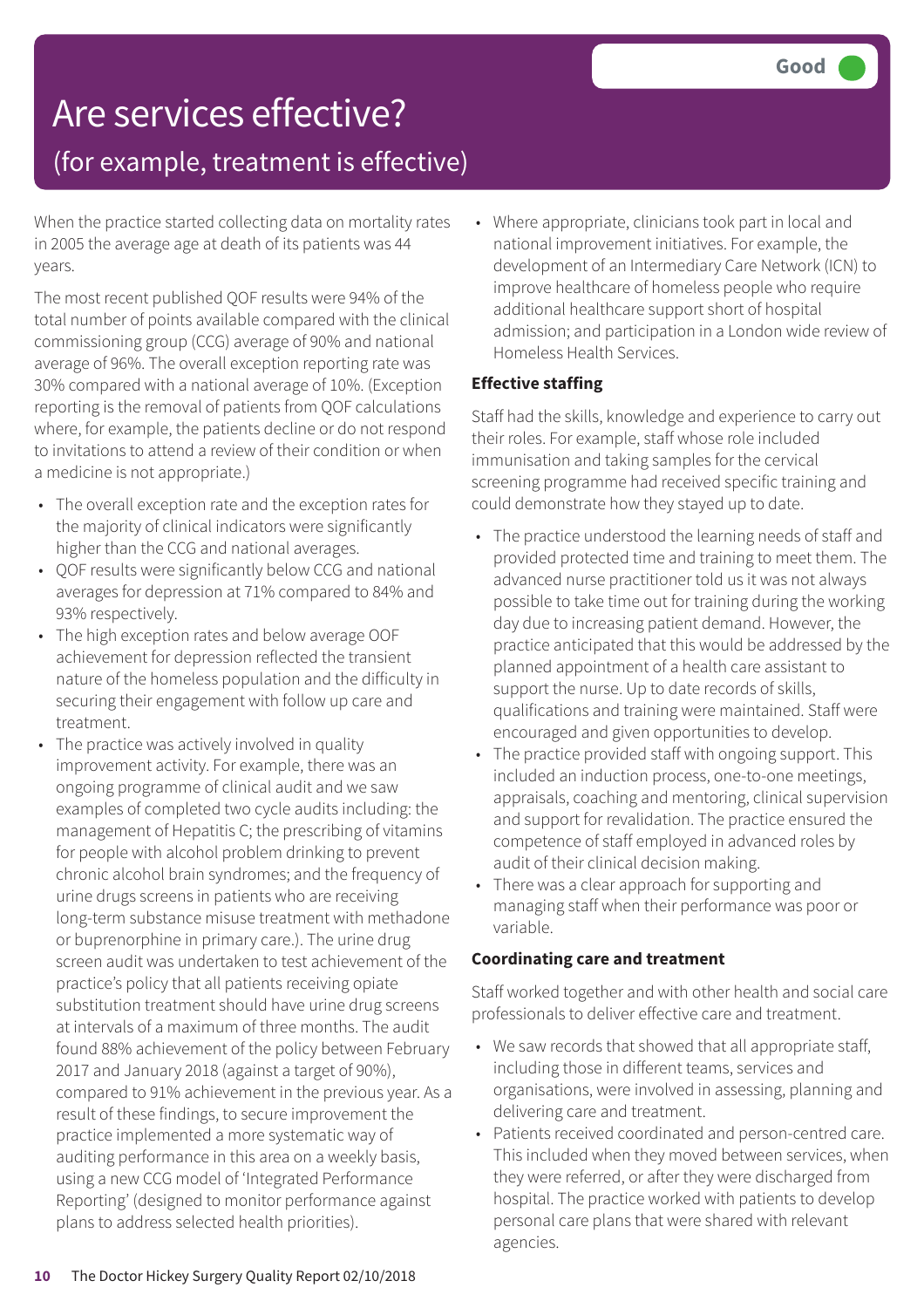## (for example, treatment is effective)

• The practice ensured that end of life care was delivered in a coordinated way which took into account the needs of different patients, including those who may be vulnerable because of their circumstances.

## **Helping patients to live healthier lives**

Staff were consistent and proactive in helping patients to live healthier lives.

- As part of an ongoing health promotion plan, the practice took part in week-long health promotion events in which participants were offered opportunities to participate in a wide variety of health promotion activities, including cardiovascular screening (pulse, blood pressure), spirometry, near patient testing (glucose, cholesterol and blood-borne viruses), substance misuse engagement and also the opportunity for GP registration and consultation. GPs told us they found these very valuable ways of engaging hard to reach people within day centres, hostels and community centres.
- The practice identified patients who may be in need of extra support and directed them to relevant services. This included patients in the last 12 months of their lives, patients at risk of developing a long-term condition and those requiring support in other areas

such as benefits and/or housing. Patients were then signposted to the relevant service. A housing advice worker, benefits advisor and peer advocates from a charity were available on the premises. Patients in need of extra support were also referred to outreach substance dependency services or family planning.

- Staff encouraged and supported patients to be involved in monitoring and managing their health and discussed changes to care or treatment with them.
- The practice supported national priorities and initiatives to improve the population's health, for example, stop smoking campaigns, tackling obesity.

## **Consent to care and treatment**

The practice obtained consent to care and treatment in line with legislation and guidance.

- Clinicians understood the requirements of legislation and guidance when considering consent and decision making.
- Clinicians supported patients to make decisions. Where appropriate, they assessed and recorded a patient's mental capacity to make a decision.
- The practice monitored the process for seeking consent appropriately.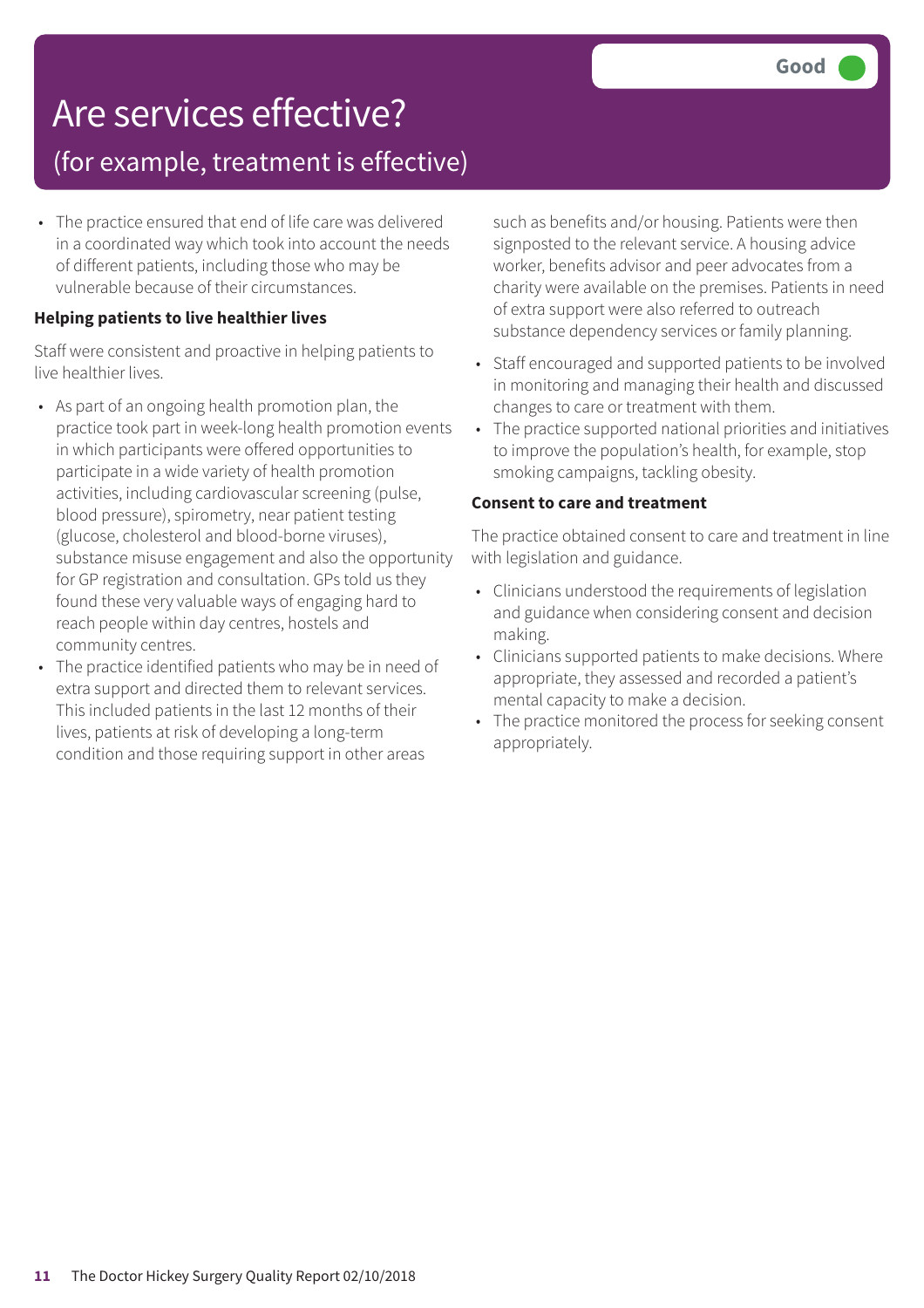# Are services caring?

## **Our findings**

**We rated the practice, and four of the population groups, as outstanding for caring. We did not rate two population groups: older people, as the number of patients in this group was low; and Families, children and young people, as the practice did not provide services to this group**.

### **Kindness, respect and compassion**

Staff treated patients with kindness, respect and compassion.

- We observed throughout the inspection that staff treated patients with courtesy and were very patient and helpful towards them.
- Staff understood patients' personal, cultural, social and religious needs and were on first name terms with many of them.
- The practice gave patients timely support and information.
- Reception staff knew that if patients wanted to discuss sensitive issues or appeared distressed they could offer them a private room to discuss their needs.
- The majority of the 37 patient Care Quality Commission comment cards we received were positive about the service experienced. This is in line with the results of the NHS Friends and Family Test and other feedback received by the practice.
- The practice placed considerable importance on providing a positive waiting room experience for patients. The practice had entered into a partnership with a local food business who provided sandwiches daily for their patients. Patients we spoke with told us they especially welcomed this hospitality and the hot drinks provided at the practice.
- Patients were also provided with vouchers funded by a local community health charitable trust to obtain 'Health and Wellbeing Packs' to meet the most immediate needs of rough sleepers. The packs contained items including food vouchers, basic clothing, toiletries, sleeping bags, dental and podiatry hygiene packs, wellbeing and local services information, and simple medicines, including analgesics and vitamins for patients.

Results from the July 2017 annual national GP patient survey showed patients felt they were treated with

compassion, dignity and respect. Of 364 surveys sent out 15 were returned. This represented about 0.7% of the practice population. It was difficult to draw meaningful conclusions from such a small number of responses. However, the practice was above average or comparable to other practices for several of its satisfaction scores on consultations with GPs and nurses. For example;

- 100% of patients who responded said the GP was good at listening to them compared with the clinical commissioning group (CCG) average of 85% and the national average of 89%.
- 100% of patients who responded said the GP gave them enough time; CCG - 80%; national average - 86%.
- 100% of patients who responded said they had confidence and trust in the last GP they saw; CCG - 93%; national average - 95%.
- 95% of patients who responded said the last GP they spoke to was good at treating them with care and concern; CCG - 80%; national average - 86%.
- 85% of patients who responded said the nurse was good at listening to them; (CCG) - 86%; national average - 91%
- 89% of patients who responded said the last nurse they spoke to was good at treating them with care and concern; CCG - 85%; national average - 91%.

#### **Involvement in decisions about care and treatment**

Staff helped patients be involved in decisions about their care:

- Interpretation services were available for patients who did not have English as a first language. We saw notices in the reception areas informing patients this service was available. Staff also made use of google translate. Information cards were available in different languages including Polish, Romanian and Spanish.
- Staff communicated with patients in a way that they could understand, for example, communication aids and easy read materials were available. Sign language services were available on the reception TV screen and the practice administrator was 'Makaton' trained to help communicate with patients with learning difficulties.
- Staff helped patients find further information and access community and advocacy services. They helped them ask questions about their care and treatment. For example, the practice participated in a Homeless Health Peer Advocacy project commissioned by Central London CCG which aims to help improve the health of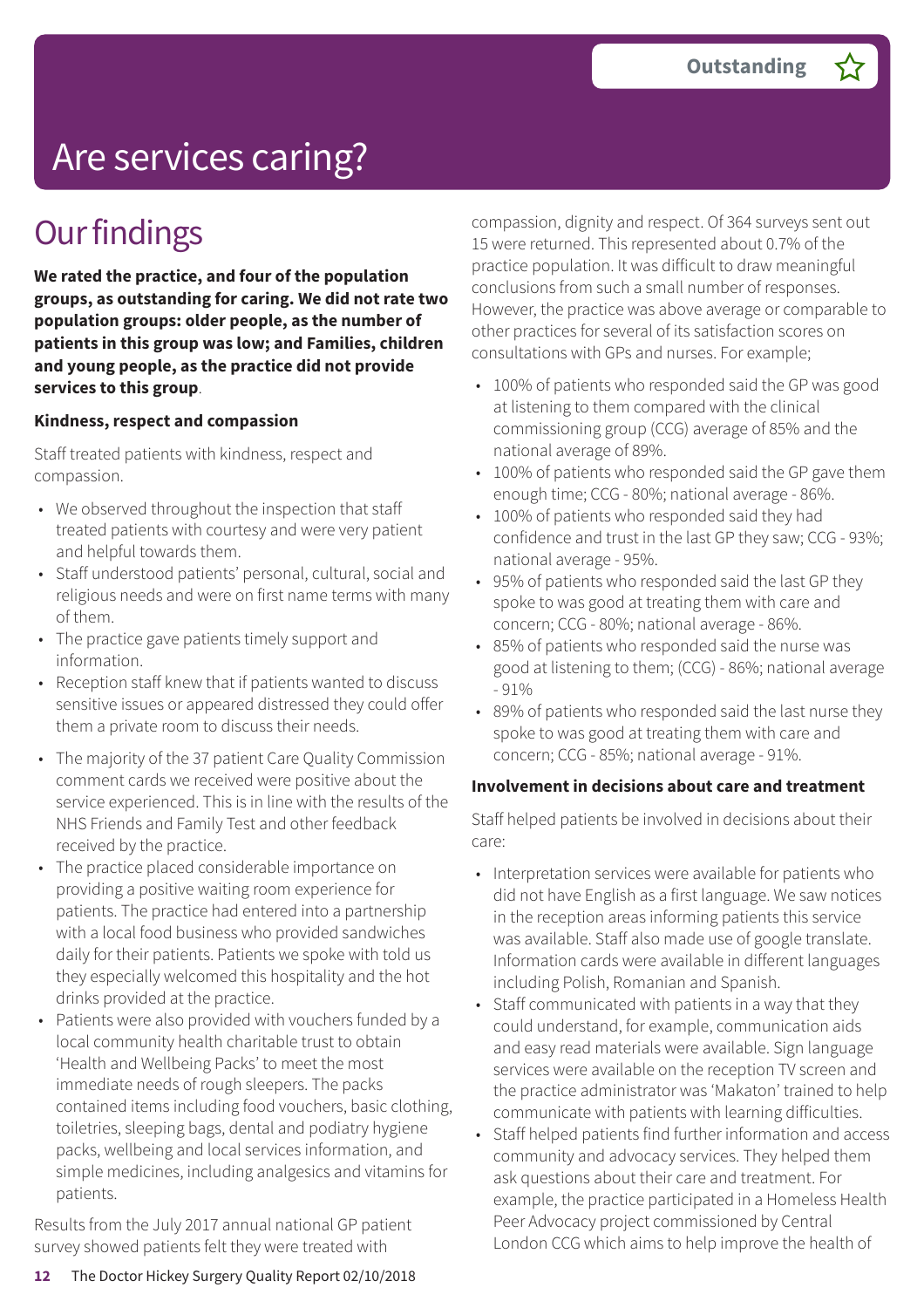# Are services caring?

currently homeless people - primarily through charity based peer advocates offering one to one support to help access health services by accompanying people to appointments. Advocates all have personal experience of homelessness and two trained advocates were based at the practice.

- None of the patients registered at the practice were carers.
- The practice's in-house counsellor provided bereavement counselling to patients. Notices in the patient waiting room told patients how to access a number of support groups and organisations.

Results from the national GP patient survey showed patients responded positively to questions about their involvement in planning and making decisions about their care and treatment. Results were in line with and often above local and national averages:

• 96% of patients who responded said the last GP they saw was good at explaining tests and treatments compared with the clinical commissioning group (CCG) average of 83% and the national average of 86%.

- 100% of patients who responded said the last GP they saw was good at involving them in decisions about their care; CCG - 78%; national average - 82%.
- 100% of patients who responded said the last nurse they saw was good at explaining tests and treatments; CCG - 85%; national average - 90%.
- 84% of patients who responded said the last nurse they saw was good at involving them in decisions about their care; CCG - 78%; national average - 85%.

## **Privacy and dignity**

The practice respected patients' privacy and dignity.

- Staff recognised the importance of patients' dignity and respect.
- The CQC comments cards we received and the patients we spoke with confirmed that staff treated patients compassionately and did their utmost to provide them with the support they needed.
- Conversations with receptionists could not be overheard by patients in the waiting room.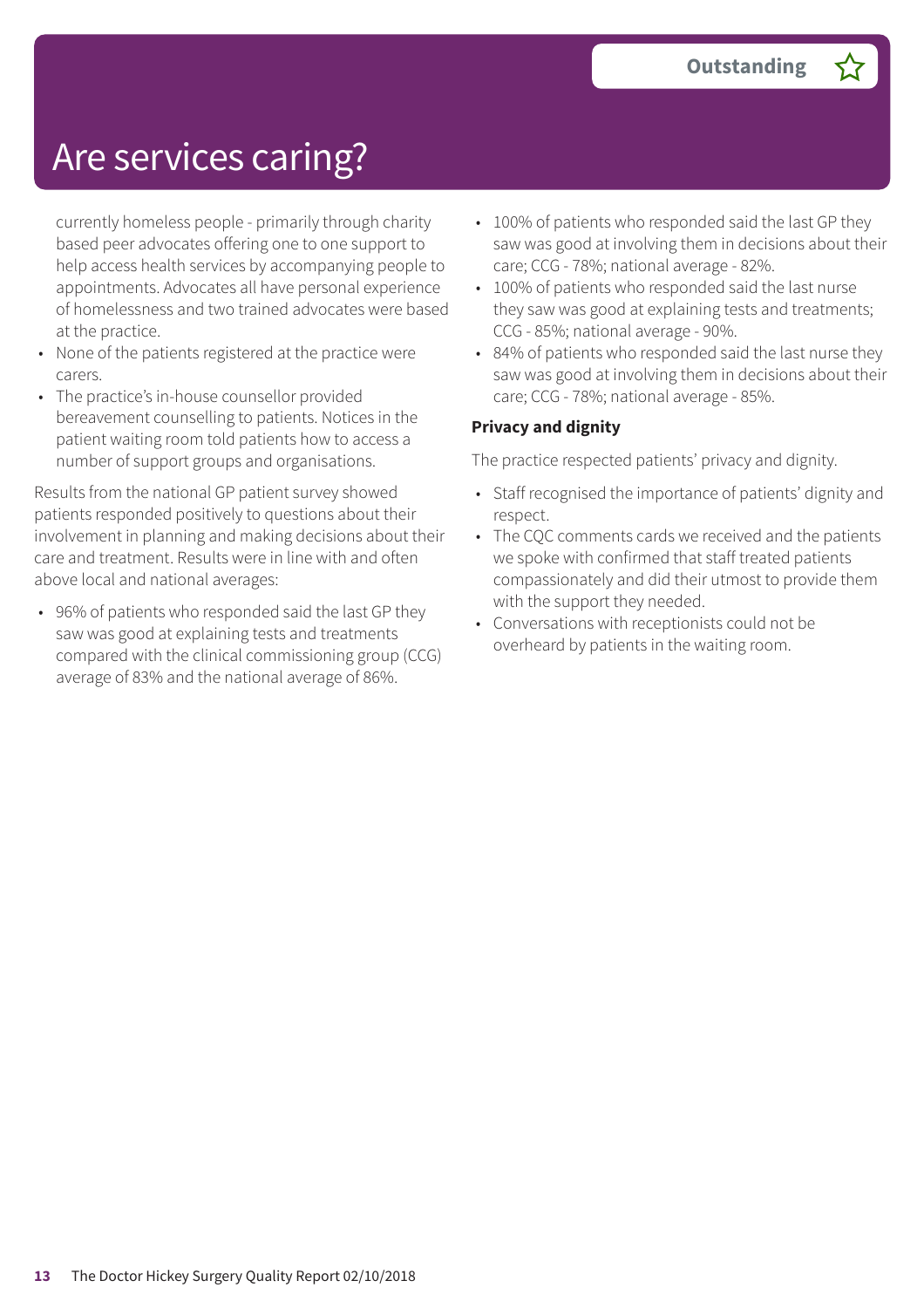# Are services responsive to people's needs?

(for example, to feedback?)

# **Our findings**

**We rated the practice, and four of the population groups, as outstanding for providing responsive services. We did not rate two population groups: older people, as the number of patients in this group was low; and Families, children and young people, as the practice did not provide services to this group**.

## **Responding to and meeting people's needs**

The practice organised and delivered services to meet patients' needs. It took account of patient's individual needs and preferences which were central to the delivery of tailored services and provision of person-centred care that involved other service providers, particularly for people with multiple and complex needs.

- The practice understood the needs of its population, people who were homeless or living in precarious accommodation, and tailored services in response to those needs. The practice told us there were approximately 1140 rough sleepers recorded in Westminster. Patients registered with the practice needed treatment, care and support mainly for substance misuse, alcohol dependency and mental health conditions.
- The practice used information about care and treatment to make improvements. For example, as of October 2017, the practice increased weekly medical sessions from 18 to 23 to offer five additional bookable sessions focusing on alcohol and substance misuse issues. This included additional nurse time which enabled the practice to respond much more quickly to new patients attending for registration, especially those seeking substance misuse treatment.
- The facilities and premises were appropriate for the services delivered.
- The practice made reasonable adjustments when patients found it hard to access services. For example, there was a hearing loop at reception. The waiting area was large enough to accommodate patients with wheelchairs and allowed for easy access to the treatment and consultation rooms. Accessible toilet facilities were available for all patients attending the practice.

• Care and treatment for patients with multiple long-term conditions and patients approaching the end of life was coordinated with other services.

## Older people:

- Due to the nature of the practice they had relatively few older people using the service. There were 12 people over the age of 75 years registered at the time of our inspection, which was 0.5% of the practice population. Several of these were resident in a long stay homeless hostel which specialised in caring for women with severe mental illness. A senior partner GP from the practice attended the hostel every month to provide general medical care and physical health checks.
- As the number of patients in this group was low we did not rate this population group.

People with long-term conditions:

The practice had identified that the key long-term conditions which most affected their patients were substance misuse and alcohol misuse.

- Because substance misuse was a major cause of mortality and morbidity among homeless people, the practice had long had a special interest in this area. At the time of our inspection they had 325 patients being prescribed opiate substitutes. The practice understood they were the largest single primary care provider of opiate substitute therapy in Westminster. All these patients had a named GP and a structured three-monthly review to check that their health and medication needs were being met. Patients were referred to specialist substance misuse services and the in-house drug and alcohol counsellor.
- The practice recognised that alcohol problem drinking was an extremely significant condition amongst their local homeless population. They were continually seeking effective ways of engaging those patients in regular long-term treatment; therefore, they were engaged with Westminster City Council and Central London CCG to increase their 'in-reach' work into local alcohol hostels and 'outreach' work to the streets to provide general medical services to those patients.

Families, children and young people:

• The practice was for homeless people and did not provide any services for families, children and young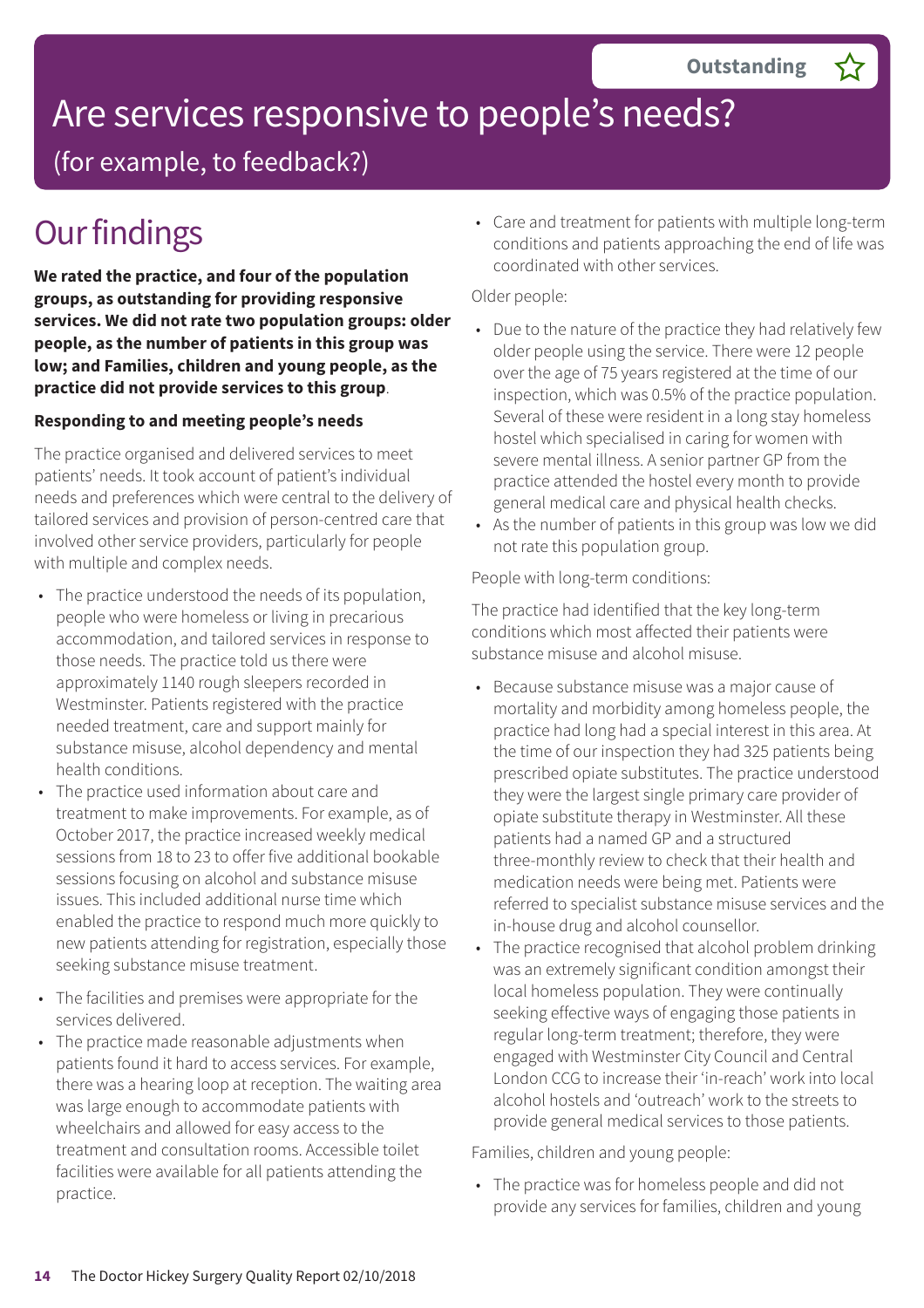# Are services responsive to people's needs?

## (for example, to feedback?)

people. Where they found young people or families who were sleeping rough they would refer them to appropriate organisations to meet their health and social needs.

Working age people (including those recently retired and students):

- The needs of this population group had been identified and the practice had adjusted the services it offered to ensure these were accessible, flexible and where possible offered continuity of care. For example, extended opening hours.
- The majority of the practice's patients were of working age, although relatively few of them were employed. However, the practice recognised that many of them, especially recent migrants, saw work as their major route out of poverty and the practice team saw their role as helping their patients to become healthy enough to work. They had formed ongoing partnerships with training and work finding organisations including local charities, Westminster University and Job Centre Plus. They provided support at the practice to assist those patients who wished to become "job ready" by providing either training or work finding opportunities. For example, English language lessons, Construction Skills Certification Scheme cards, Cooking and IT Qualifications.

People whose circumstances make them vulnerable:

- The practice provided medical outreach to growing numbers of rough sleepers in Westminster. They ran a Street Doctor Program which was a medical outreach project where GPs and practice staff along with the City Council outreach teams would carry out a weekly session of night walks through the local streets and parks. They spoke with rough sleepers, identified their medical needs and addressed those needs in ways which were likely to improve both their general health and their ability to utilize general homelessness services, with the ultimate aim of permanent resettlement.
- The practice regarded entrenched rough sleepers, people who have been rough sleeping for a long time, usually because of major psychoses, as especially vulnerable. They required prolonged and patient engagement, which the practice provided in association with the City Council specialist outreach service for entrenched rough sleepers.
- The practice had developed a Hepatitis C bespoke clinic as this condition was common amongst homeless people and a cause of preventable death. This was originally being run as a pilot project when we inspected the practice in 2015. The pilot successfully demonstrated that engaging the population in which the disease is most prevalent is a highly effective and cost-efficient way of enabling access to treatment for those who need it the most. Central London CCG therefore agreed to include this service permanently in the contracting round from 2017 onwards as 'business as usual'.
- The practice kept a register of patients who were homeless military veterans and had a close working relationship with a veterans charity who they supported in providing services to this group. The charity referred many veterans to the practice for primary medical care and treatment.
- The practice also provided services for "failed" asylum seekers and undocumented migrants as they were frequently referred to the practice due to their reputation for ease of access.
- The practice had found that returning expatriates were an emerging high need population group amongst their patients. They often returned seeking medical treatment after many years overseas to find they have lost entitlement to social services and secondary health care under the "habitual residence test".

People experiencing poor mental health (including people with dementia):

- The practice had an exceptionally high prevalence of patients with severe mental illness and personality disorder. They had entered into partnership with Primary Care Plus, a service which places psychiatric nurses and doctors in general practices to increase their engagement with people with mental health problems who are unable or unwilling to engage in traditional secondary care services. Under these arrangements, the practice had seconded to them a community psychiatric nurse (CPN) for two days a week; a homeless specialist psychotherapist; and a general counsellor for one day a week. Clinical staff would refer patients to these specialists as appropriate.
- Staff interviewed had a good understanding of how to support patients with mental health needs and those patients living with dementia.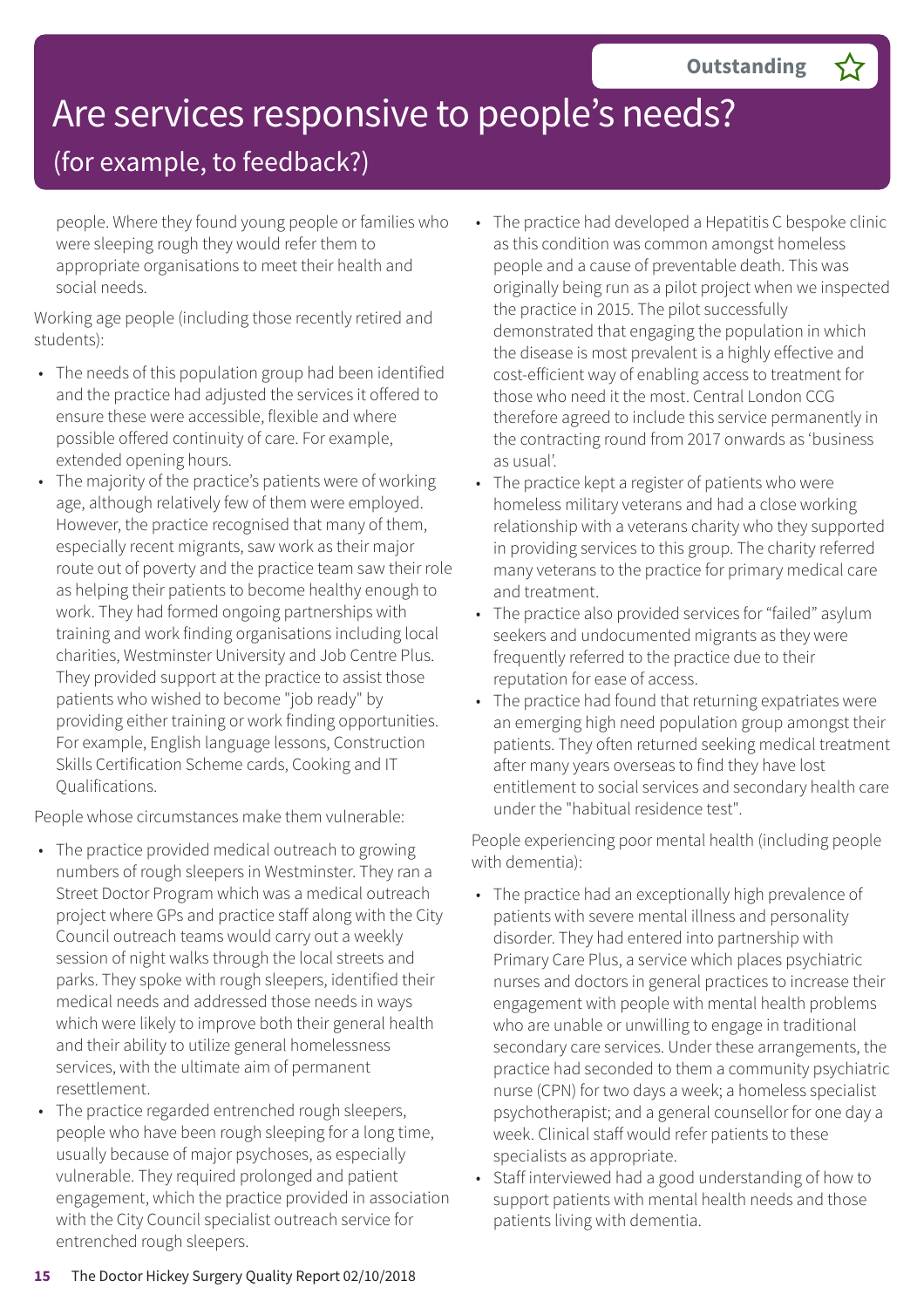## Are services responsive to people's needs? (for example, to feedback?)

## **Timely access to care and treatment**

Patients were able to access care and treatment from the practice within an acceptable timescale for their needs.

- Patients had timely access to initial assessment, test results, diagnosis and treatment.
- Patients with the most urgent needs had their care and treatment prioritised.
- Patients reported that they were able to access appointments when they needed them.
- The practice was open from 9am to 6.30pm Monday to Friday, but they were closed to patients between 12.30 and 2pm. The GPs made home visits to the local homeless hostels every evening to carry out physical health checks and medication reviews for people in the hostels who were either reluctant or too unwell to visit the surgery. The telephones were manned from 9am to 6pm daily. Appointments could not be booked in advance except to see the counsellors, as the practice offered a walk-in facility every day.
- Although GPs tried to accord to appointment times, they told us it was difficult due to their population group, which often resulted in patients having to wait a long time to be seen. The practice had responded to this concern by providing an 'access clinic' for quick access for relatively small and routine matters, such as repeat prescriptions, medical certificates and clinical letters. Patients could be slotted in by receptionists into the first available clinician, to minimise waiting times for these relatively quick matters. The practice told us these arrangements had been successful in minimising waiting times.
- Patients told us they were satisfied with the appointments system at the walk-in clinic. They said they had always been able to see a clinician the same day.
- There were also arrangements in place to ensure patients received urgent medical assistance when the practice was closed. If patients called the practice when it was closed, there was an answerphone message giving the telephone number of the local walk-in centre specifically for homeless people and NHS 111 service.
- The practice's patient participation group had a website that gave information about services provided including appointments, home visits and repeat prescriptions.

Results from the July 2017 annual national GP patient survey showed that patients' satisfaction with how they could access care and treatment was comparable to and often above local and national averages. Of 364 surveys sent out 15 were returned. This represented about 0.7% of the practice population. It was difficult to draw meaningful conclusions from such a small number of responses. However, the response to most of the questions was supported by observations on the day of inspection and completed comment cards.

- 84% of patients who responded were satisfied with the practice's opening hours compared with the clinical commissioning group (CCG) average of 73% and the national average of 76%.
- 100% of patients who responded said they could get through easily to the practice by phone; CCG – 83%; national average - 71%.
- 89% of patients who responded said that the last time they wanted to speak to a GP or nurse they were able to get an appointment; CCG - 84%; national average - 84%.
- 88% of patients who responded said their last appointment was convenient; CCG - 76%; national average - 81%.
- 89% of patients who responded described their experience of making an appointment as good; CCG - 71%; national average - 73%.
- 47% of patients who responded said they don't normally have to wait too long to be seen; CCG - 53%; national average - 58%.

#### **Listening and learning from concerns and complaints**

The practice took complaints and concerns seriously and responded to them appropriately to improve the quality of care.

- Information about how to make a complaint or raise concerns was available. Staff treated patients who made complaints compassionately.
- The complaint policy and procedures were in line with recognised guidance. Two complaints were received in the last year. We reviewed both complaints and found that they were satisfactorily handled in a timely way. At the time of our inspection one of the complaints was awaiting a final response from the complainant.
- The practice learned lessons from individual concerns and complaints and also from analysis of trends. It acted as a result to improve the quality of care.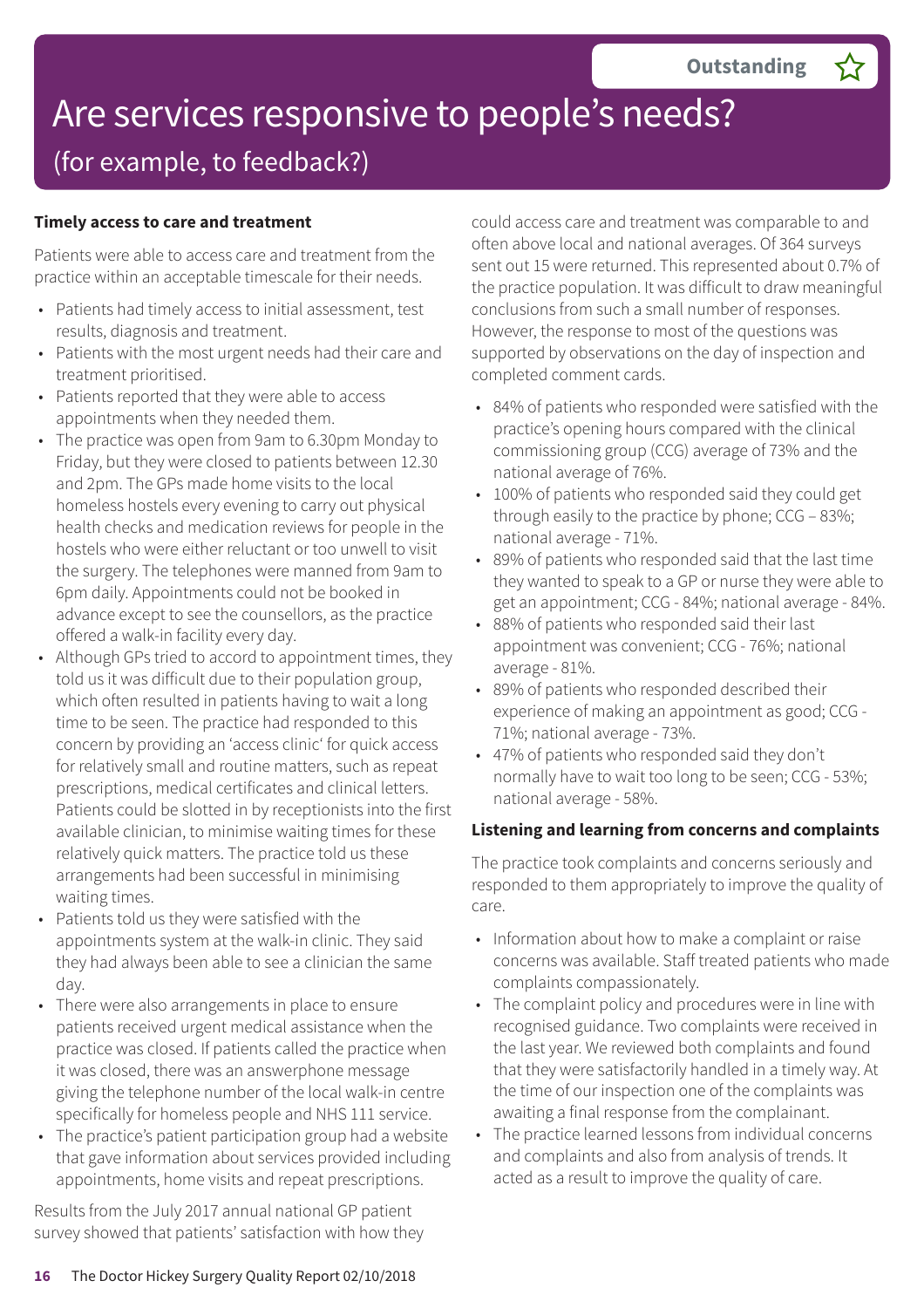# Are services well-led?

(for example, are they well-managed and do senior leaders listen, learn and take appropriate action)

# **Our findings**

**We rated the practice and four of the population groups as outstanding for providing a well-led service. We did not rate two population groups: older people, as the number of patients in this group was low; and Families, children and young people, as the practice did not provide services to this group**.

## **Leadership capacity and capability**

Leaders had the capacity and skills to deliver high-quality, sustainable care.

- Leaders had the experience, capability and integrity to deliver the practice strategy and address risks to it.
- They had a deep understanding of issues, challenges and priorities relating to the quality and future of services. They were addressing the challenges to improve service delivery.
- Leaders at all levels were visible and approachable. They worked closely with staff and others to make sure they prioritised compassionate and inclusive leadership.
- The practice had effective processes to develop leadership capacity and skills, including planning for the future leadership of the practice.

## **Vision and strategy**

The practice had a clear vision and credible strategy to deliver high quality, sustainable care.

- There was a clear vision and set of values. The practice vision was set out in mission statement which was displayed in the waiting areas. The practice vision was that 'homeless people, whose health needs are so immense, should receive a standard of general practice at least equitable with that which the rest of the nation takes for granted'.
- The practice had a realistic strategy and supporting business plans to achieve priorities.
- The practice developed its vision, values and strategy jointly with patients, staff and external partners.
- Staff were aware of and understood the vision, values and strategy and their role in achieving them.
- The strategy was in line with health and social priorities across the region. The practice planned its services to meet the needs of the practice population.
- The practice monitored progress against delivery of the strategy.

## **Culture**

The practice had a culture of high-quality sustainable care.

- Leaders had an inspiring shared purpose and strived to deliver and motivate staff to succeed. Staff stated they felt respected, supported and valued. They were proud to work in the practice.
- The practice focused on the needs of patients.
- Openness, honesty and transparency were demonstrated when responding to incidents and complaints. The provider was aware of and had systems to ensure compliance with the requirements of the duty of candour.
- Staff we spoke with told us they were able to raise concerns and were encouraged to do so. They had confidence that these would be addressed.
- The continuing development of staff skills and knowledge was recognised as integral to ensure high quality care. There were processes for providing all staff with the development they need. This included appraisal and career development conversations. All staff received regular annual appraisals in the last year. Staff were supported to meet the requirements of professional revalidation where necessary.
- Clinical staff, including nurses, were considered valued members of the practice team. They were given protected time for professional development and evaluation of their clinical work.
- There was a strong emphasis on the safety and well-being of all staff.
- The practice actively promoted equality and diversity. Staff had received equality and diversity training. Staff felt they were treated equally.
- There was strong collaboration, team-working and support across all functions and a common focus on improving the quality and sustainability of care and people's experiences.

#### **Governance arrangements**

There were clear responsibilities, roles and systems of accountability to support good governance and management.

• Structures, processes and systems to support good governance and management were clearly set out,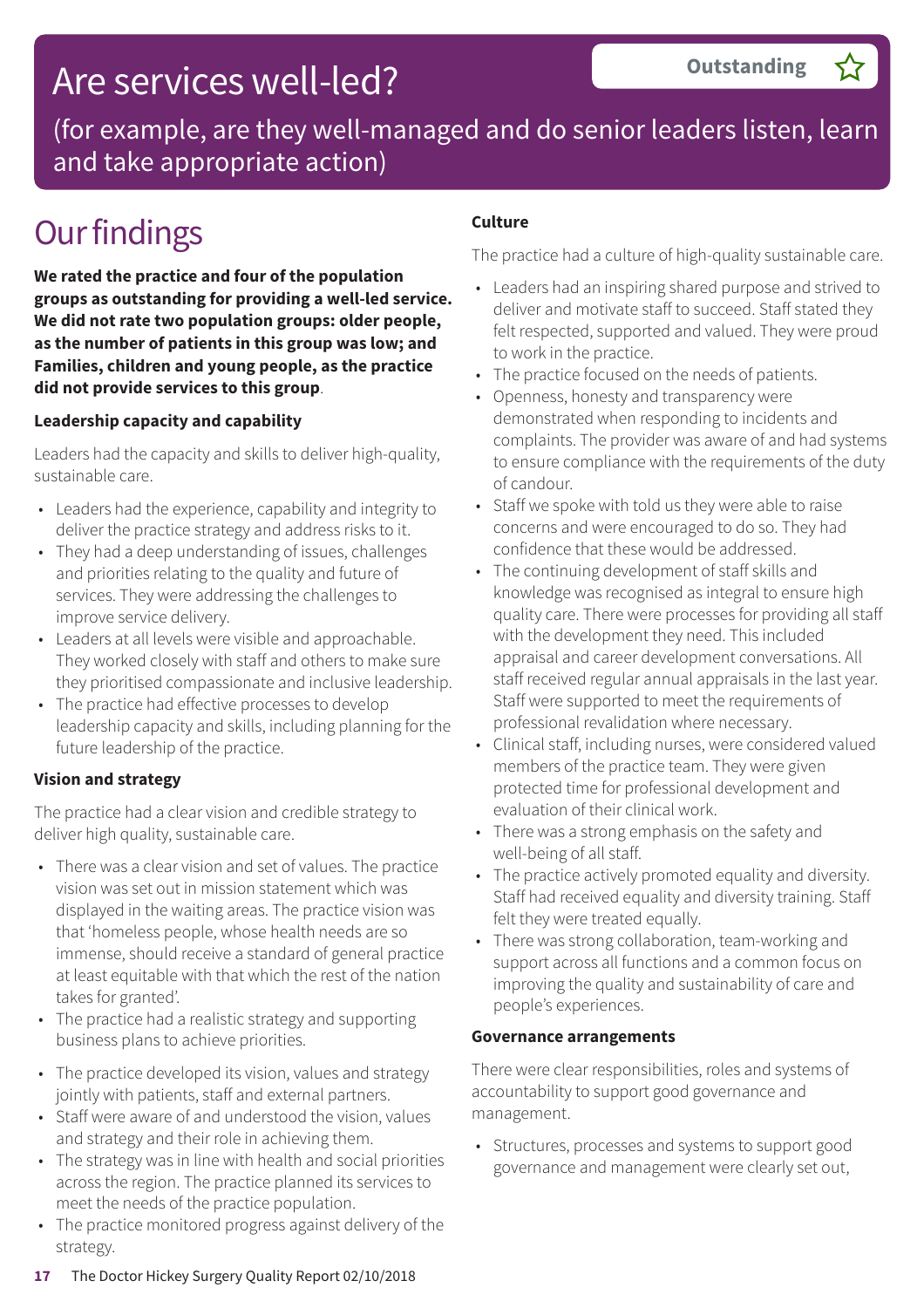# Are services well-led?

## (for example, are they well-managed and do senior leaders listen, learn and take appropriate action)

understood and effective. The governance and management of partnerships, joint working arrangements and shared services promoted interactive and co-ordinated person-centred care.

- Staff were clear on their roles and accountabilities including in respect of safeguarding and infection prevention and control.
- Practice leaders had established proper policies, procedures and activities to ensure safety and assured themselves that they were operating as intended.
- One GP partner was on the board of the Clinical Commissioning Group (CCG) and was the chair of the Local Medical Committee (LMC) and was involved in planning and delivering services to meet the needs of their specific patient population. We saw that information from both these forums were fed back to practice staff at monthly practice meetings.

## **Managing risks, issues and performance**

There were clear and effective processes for managing risks, issues and performance.

- There was a demonstrated commitment to best practice performance and risk management. There were systems and processes to identify, understand, monitor and address current and future risks including risks to patient safety.
- The practice maintained a comprehensive corporate risk register and all patients had risk assessments in their records which were classified as low, medium or high depending on whether they had been violent in the past or more recently. In addition, the practice had undertaken a detailed analysis of strengths, weaknesses, opportunities and threats (SWOT) to aid future risk management and planning.
- The practice had processes to manage current and future performance. Performance of employed clinical staff could be demonstrated through audit of their consultations, prescribing and referral decisions. Practice leaders had oversight of national and local safety alerts, incidents, and complaints.
- Clinical audit had a positive impact on quality of care and outcomes for patients. There was clear evidence of action to change practice to improve quality.
- The practice had plans in place and had trained staff for major incidents.

• The practice implemented service developments and where efficiency changes were made this was with input from clinicians to understand their impact on the quality of care.

#### **Appropriate and accurate information**

The practice acted on appropriate and accurate information.

- Quality and operational information was used to ensure and improve performance. Performance information was combined with the views of patients.
- Quality and sustainability were discussed in relevant meetings where all staff had sufficient access to information.
- The practice used performance information which was reported and monitored and management and staff were held to account.
- The information used to monitor performance and the delivery of quality care was accurate and useful. There were plans to address any identified weaknesses.
- The practice used information technology systems to monitor and improve the quality of care.
- The practice submitted data or notifications to external organisations as required.
- There were robust arrangements in line with data security standards for the availability, integrity and confidentiality of patient identifiable data, records and data management systems.

### **Engagement with patients, the public, staff and external partners**

The practice involved patients, the public, staff and external partners to support high-quality sustainable services.

• Services were developed with the participation of a full and diverse range of patients', staff and external partners. For example. the patient participation group; the Joint Strategic Needs Assessment; commissioned patient surveys; written comments received at the practice; internet comments via NHS Choices; the NHS Friends and Family Test; and National GP Patient survey. Their views and concerns were encouraged, heard and acted on to shape services and culture.